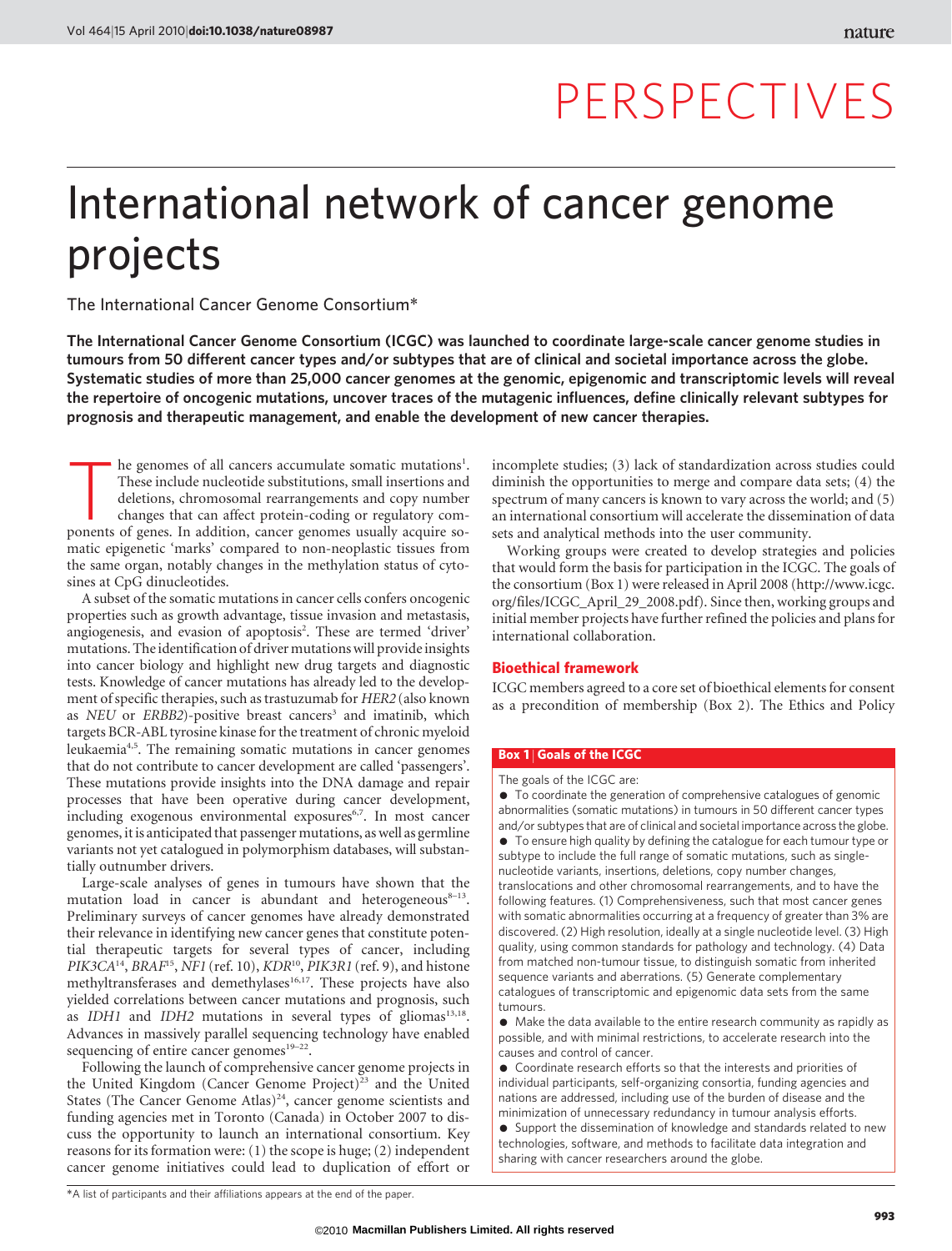#### Box 2 | Core bioethical elements

For prospective research, ICGC members should convey to potential participants, that:

 $\bullet$  The ICGC is a coordinated effort among related scientific research projects being carried on around the world.

- $\bullet$  Participation in the ICGC and its component projects is voluntary.
- Samples and data collected will be used for cancer research, which may include whole-genome sequencing.

 $\bullet$  The patient's care will not be affected by their decision about participation.

 $\bullet$  The samples collected will be in limited quantities; access to them will be tightly controlled and will depend on the policy and practices of the ICGCmember project. At least a small percentage of the samples may be shared with laboratories in other countries for the purposes of performing quality control studies.

 $\bullet$  Data derived from the samples collected and data generated by the ICGC members will be made accessible to ICGC members and other international researchers through either an open or a controlled access database under terms and conditions that will maximize participant confidentiality.

 $\bullet$  The researchers accessing data and samples will be required to affirm that they will not attempt to re-identify participants.

 $\bullet$  There is a remote risk of being identified from data available on the databases.

 $\bullet$  Once data are placed in open databases, those data cannot be withdrawn later.

 $\bullet$  In controlled access databases the links to (local) data that can identify an individual will be destroyed after withdrawal. Data previously distributed will continue to be used.

 $\bullet$  ICGC members agree not to make claims to possible intellectual property on primary data.

 $\bullet$  No profit from eventual commercial products will be returned to subjects donating samples.

For retrospective research, the above guidelines remain the same, with the exception that where the individual is no longer a patient, there will not be a concern that their care could be affected by participation.

For research involving samples and data from deceased individuals:

 $\bullet$  Where required by law or ethics, consent should always be obtained from the families of a deceased individual if their samples and data are to be used; if re-consent is not required, however, ethics review is sufficient.

 $\bullet$  Ethics committee review should be sought for all research proposing the use of existing sample and data collections.

 $\bullet$  Existing collections are a limited and valuable resource; access to them will be tightly controlled.

For research using anonymized samples, ethics review may be required in some jurisdictions.

Committee has created patient consent templates for both prospective collection and retrospective use of samples and data for ICGC projects. Differences in project-specific requirements and national legal frameworks may require some local amendments, while still reflecting the core principles of ICGC.

The ICGC recognizes a delicate balance between protecting participants' personal data and sharing these data to accelerate cancer research. Data access policies have been drawn up that are respectful of the rights of the donors, while allowing ICGC data derived from samples to be shared ethically among a wide research community. Two levels of access have been implemented. For data that cannot be used to identify individuals, 'open access' data sets are publicly available. These include data such as gender, age range, histology, normalized gene expression values, epigenetic data sets, somatic mutations, summaries of germline data, and study protocols. 'Controlled access' data sets contain germline genomic data and detailed clinical information that are associated to a unique individual whose personal identifiers have been removed. To access controlled data sets researchers must seek authorizations by contacting the Data Access Compliance Office (DACO) (<http://www.icgc.org/daco>). An independent International Data Access Committee (IDAC) oversees the work of the DACO and provides assistance with resolving issues that arise.

### Pathology and clinical annotation

Large-scale genomic studies of human tumours rely on the availability of freshly frozen tumour tissue. To address the paucity of samples that meet ICGC standards, many projects have initiated prospective collections of high-quality source material. Accordingly, the ICGC recommended procedures to promote consistency of sample processing throughout the consortium and ensure a series of quality features such as high tissue integrity and tumour cell content. Each project will need to include diverse data types, such as environmental exposures, clinical history of participants, tumour histopathology, and clinical outcomes.

Tumours show considerable clinical and biological heterogeneity that has resulted in a variety of tumour classifications. Within the ICGC, special measures are taken to promote the consistency of diagnosis. These include the coordination of diagnostic criteria among groups investigating tumours that are related, and policies that all samples will be reviewed by at least two independent reference pathologists. Furthermore, images of the stained tumour sections (or blood smear or cytospins for haematological neoplasias) from which diagnoses weremade, will be stored and made available to the community.

Although different tumour types may require specific procedures for tumour acquisition or compilation of clinical and environmental data, the ICGC has set guidelines about the use of common definitions and data standards. This will allow ICGC data users to identify correlations between tumour-specific molecular changes with clinical and histopathological data including prognosis, prediction of therapy response and tumour classification schemes for diagnosis.

#### Study design and statistical issues

To identify cancer-related genes, one needs to detect genes that are mutated at a higher frequency than the background mutation rate. Given that several driver genes have been found to be mutated at low frequencies, the ICGC will identify somatic mutations observed in at least 3% of tumours of a given subtype. The ICGC determined that 500 samples would be needed per tumour type (although for rare tumour types, a smaller sample size may be justified). In practice, the degree of heterogeneity of a given tumour type is difficult to know in advance, such that some particularly heterogeneous tumour types may require larger sample collections.

## Cancer genome analyses

High-quality catalogues of somatic mutations from whole cancer genomes will ultimately be the ICGC standard. Shotgun sequencing using second generation technologies can detect all classes of somatic mutation implicated in cancer. Moreover, if the level of coverage is sufficient, comprehensive high-quality catalogues of somatic mutations from individual cancer genomes can be acquired with  $>90\%$ sensitivity and >95% specificity. To achieve this, it will be necessary to sequence the genome of both the cancer and a normal tissue from the same individual to distinguish germline variants. Although a few genomes of this standard have already been generated, the cost and the continuing technology development will mean that interim analyses of particularly informative sectors of the genome will be carried out, for example of all coding exons and microRNAs.

For each individual cancer genome, the catalogue of somatic mutations will be supplemented by genome-wide information on the state of methylation of CpG dinucleotides. The optimal strategies and technologies to achieve this are not yet clear. Moreover, the genomes of individual cancers will be accompanied, where possible, by analyses of the transcriptome. Although conventional array-based approaches predominate at present, it is preferable that RNA sequencing becomes the standard as sequencing has a greater dynamic range<sup>25</sup> and provides further information including new transcripts and sequence variants<sup>26</sup>.

#### ICGC data sets

The distributed nature of the consortium coupled with the large size of the data sets makes it cumbersome to store all data in a single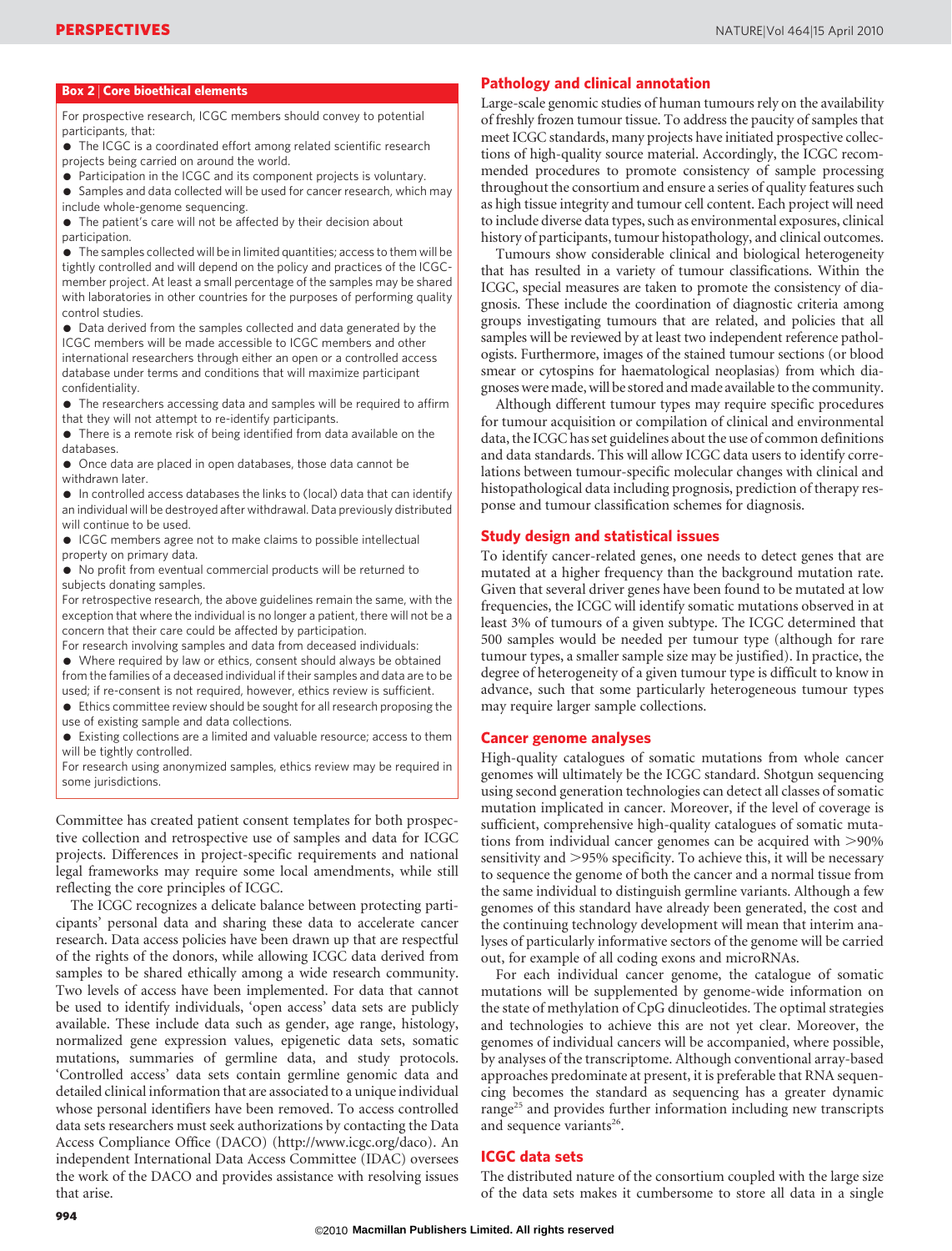centralized repository. For this reason, the ICGC has adopted a 'franchise' database model for integrating the information and making it available to the public. Under this model, each member project releases tumour information by copying it into its local franchise database after it has been quality checked. Each franchise database shares a common schema to describe the specimens, the associated clinical information, and their genome characterization data. ICGC primary data files, are sent to the National Center for Biotechnology Information (NCBI) and/or the European Bioinformatics Institute (EBI) for archiving, while interpreted data sets, such as somatic mutation calls, are stored in franchise databases. The ICGC franchise databases and web portal use BioMart<sup>27</sup>, a data federation technology originally developed for use in Ensembl<sup>28</sup>, and since adopted for use by several model organism and genome databases. The management of the ICGC data flow is the responsibility of the ICGC Data Coordination Center (DCC) located at the Ontario Institute for Cancer Research.

The DCC also operates the ICGC data portal that allows researchers to access both open and controlled access portions of the ICGC data. The portal provides a variety of user interfaces that range from simple gene-oriented queries ('show me all the non-silent coding mutations identified in PIK3R1 for all cancers') to queries that integrate genomic, clinical and functional information ('show me all members of the Tollreceptor pathway having deletions in stage III breast cancer'). These queries will be distributed across the franchise databases in a manner that is invisible to the user. The portal will also provide links to the primary files at the NCBI and EBI, interfaces for generating tabular reports, data dumps in common bioinformatics formats, and other visualizations including genome browser tracks, pathway diagrams and survival curves. The portal is available via a link at [http://www.icgc.](http://www.icgc.org) [org](http://www.icgc.org).

At the time of this publication, the following cancer and reference data sets will be available through the ICGC web portal: (1) initial data releases from ICGC members for breast cancer (UK), liver cancer (Japan), and pancreatic cancer (Australia and Canada); (2) a whole genome data set of a metastatic melanoma cell line (COLO829)<sup>6</sup>; (3) open data sets from The Cancer Genome Atlas (TCGA) for glioblastoma multiforme (GBM) and serous cystadenocarcinoma of the ovary (see later); (4) whole exome somatic mutation data from 68 individuals with breast, colorectal, pancreatic cancer and GBM<sup>11-13</sup>; (5) links to the human reference genome [\(http://www.genomereference.org/](http://www.genomereference.org)) and gene annotations from the GENCODE project [\(http://www.](http://www.sanger.ac.uk/gencode) [sanger.ac.uk/gencode/](http://www.sanger.ac.uk/gencode)) that includes the CCDS gene set<sup>29</sup>; (6) links to the single nucleotide polymorphism database (dbSNP)<sup>30</sup> and the HapMap<sup>31</sup> databases, providing access to common patterns of variation in reference population samples;  $(7)$  links to Reactome<sup>32</sup>, a curated database of biological pathways in human; and (8) a set of reference gene models, mirrored from ENSEMBL<sup>28</sup>.

The current version of the web portal provides an entry point to the open access data tier by interactive query as well as bulk download of data files. We expect that in mid-2010 both open access and controlled data will be available.

The ICGC recently established a bioinformatics analysis working group to compare pipelines, analytic methods, consistency within and among algorithms, and establish guidelines or best practices for the consortium. Over time, significant resources will be deployed to develop strategies to analyse the large complex data sets generated by ICGC member projects, and provide value-added views of cancer genomic data by integrating them with other biological and epidemiological data sets.

#### Data release and intellectual property policies

The data release policies of the ICGC are intended to maximize public benefit while, at the same time, protecting the interests and rights of sample donors and their relatives. Members of the ICGC are committed to the principles of rapid data release (with appropriate controlled access mechanisms), in concordance with the Toronto

statement<sup>33</sup>. ICGC members encourage the scientific community to use any data that targets specific genes and mutations, without any restrictions. To allow ICGC members the opportunity to be the first to publish global analyses from data sets they generate, the consortium has also agreed that member projects may specify conditions that include a time limit during which other data users are asked to refrain from publishing global analyses (defined by several ICGC member projects as 100 tumours and matched controls), a provision referred to as a 'publication moratorium'. To allow time for a data set to be analysed and submitted for publication, ICGC members will have at most one year after released data sets reach the specified threshold before third parties are permitted to submit manuscripts describing global analyses. Further details on data release guidelines for data producers, users and reviewers are available [http://www.icgc.](http://www.icgc.org) [org](http://www.icgc.org). Users of ICGC data are expected to respect these terms and to cite this manuscript and the source of pre-publication data, including the version of the data set. In cases of uncertainty, scientists using ICGC data are encouraged to contact the member projects to discuss publication plans.

ICGC members believe that maximum public benefit will be achieved if the data remain publicly accessible without patent restrictions, hence no claims to possible intellectual property derived from primary data (including somatic mutations) will be made. Users of ICGC data (including ICGC members) may elect to perform further research and to exercise their intellectual property rights on these downstream discoveries. If this occurs, users are expected to implement licensing policies that do not obstruct further research.

#### Initial ICGC projects

At present, ten countries and two European consortia have initiated cancer genome projects under the umbrella of the ICGC. The initial projects, listed in Supplementary Table 1, will analyse tumour types found around the globe and throughout the human body affecting a diversity of organs, including blood, brain, breast, kidney, liver, pancreas, stomach, oral cavity and ovary. Over time, the ICGC will investigate 50 or more types and subtypes of cancer in adults and children. In the case of tumours with several subtypes, analyses should be focused on subtypes that may be defined on pathological, molecular, aetiological or geographical differences. It is expected that some cancer types will be studied in parallel in different parts of the world, as the mutation profiles may differ among populations. The consortium has enabled the coordination of initial projects analysing similar cancers in different countries, and in some cases, the redirection of resources to launch new projects.

#### The Cancer Genome Atlas

TCGA is a comprehensive program in cancer genomics that is jointly supported and managed by the National Cancer Institute and the National Human Genome Research Institute of the US National Institutes of Health. TCGA began in 2006 as a pilot focused on three projects, glioblastoma multiforme (GBM), serous cystadenocarcinoma of the ovary, and lung squamous carcinoma, and has recently expanded to produce comprehensive genomic data sets for at least ten other cancers in the next two years. Given TCGA's contributions in launching the ICGC and cooperation to ensure that its policies (posted at [http://cancergenome.nih.gov\)](http://cancergenome.nih.gov) are coordinated with those of the ICGC, TCGA's participation in the ICGC is considered to be equivalent to that of a full member. TCGA, however, is not able to join the ICGC formally at this time, because of technical and legal issues in the US related to the mechanisms of the distribution of controlled-access data, although such data are directly available to investigators at [http://cancergenome.nih.gov/dataportal.](http://cancergenome.nih.gov/dataportal) The National Institutes of Health (NIH) policies relating to distribution of controlled-access data sets are being reviewed with the intent of enabling researchers to integrate and analyse across databases, for example, using the franchise model adopted by the ICGC. Meanwhile, TCGA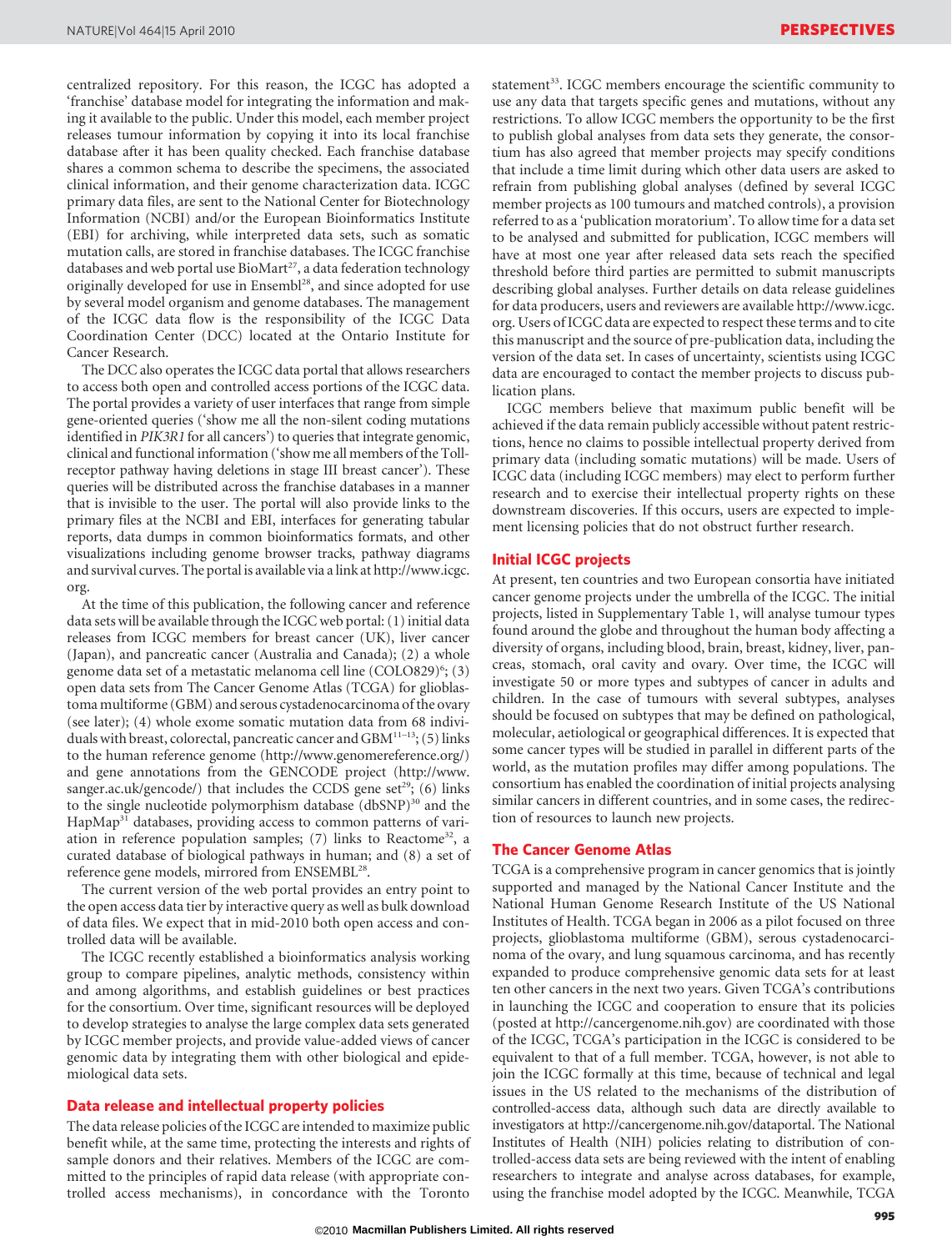is ensuring that projects are coordinated and data sets are compatible with those of the consortium.

#### ICGC in the next decade

A large proportion of common cancers affecting patients around the world have been or will soon be selected for comprehensive cancer genome studies. Further efforts will be needed to leverage support and expertise to tackle the remaining tumour types, including rare cancers. The challenges of the ICGC are daunting owing to the scope of the initiative, the complexity that is inherent to the heterogeneity of cancer, and the limitations of current technologies to provide accurate long-range assemblies of highly rearranged chromosomes found in tumour cells. These challenges underscore the importance of continued international coordination and further engagement of the scientific community in the next decade.

#### Moving towards clinical applications

ICGC catalogues, which are expected to grow exponentially, will have immediate relevance in the cancer research community. Early insight into the biology of somatic mutations will come from functional studies in cell-based and animal models of tumours. Mutation screens in retrospective tumour banks linked to registries or clinical trials having significant clinical data will inform on the potential clinical utility of somatic mutations as biomarkers for prognosis or drug-response. Germline variants identified by ICGC projects may allow the discovery of genes predisposing to familial malignancies, such as PALB2 and pancreatic cancer<sup>12,34</sup>. High throughput screens of RNA interference or small molecule libraries, and the adaptation of existing model systems, will have a major role in refining potential therapeutic candidates for further study<sup>35</sup>.

Translating these discoveries into clinical practice will require more sophisticated clinical trials that take into account the increases in phenotypic subdivisions, further coordination to identify subjects having tumours with similar profiles, and increased use of biomarkers, genomic analyses, informatics and other technologies in the clinical development of new therapeutics. Given the tremendous potential for relatively low-cost genomic sequencing to reveal clinically useful information, we anticipate that in the not so distant future, partial or full cancer genomes will routinely be sequenced as part of the clinical evaluation of cancer patients and as part of their continuing clinical management. The successful and appropriate translation of cancer genome research into clinical practice will raise important social and ethical questions. It will be essential to combine the expertise of oncologists, biostatisticians, pathologists, geneticists, policy-makers and members of the biopharmaceutical industry to meet this challenge by developing new policies and clinical models that enable rapid translation of many new biomarkers and cancer targets into new clinical tests and therapeutic interventions that will benefit cancer patients.

- 1. Stratton, M. R., Campbell, P. J. & Futreal, P. A. The cancer genome. Nature 458, 719–724 (2009).
- Hanahan, D. & Weinberg, R. A. The hallmarks of cancer. Cell 100, 57-70 (2000).
- Slamon, D. J. et al. Use of chemotherapy plus a monoclonal antibody against HER2 for metastatic breast cancer that overexpresses HER2. N. Engl. J. Med. 344, 783–792 (2001).
- 4. Druker, B. J. et al. Efficacy and safety of a specific inhibitor of the BCR-ABL tyrosine kinase in chronic myeloid leukemia. N. Engl. J. Med. 344, 1031–1037 (2001).
- 5. Druker, B. J. et al. Activity of a specific inhibitor of the BCR-ABL tyrosine kinase in the blast crisis of chronic myeloid leukemia and acute lymphoblastic leukemia with the Philadelphia chromosome. N. Engl. J. Med. 344, 1038–1042 (2001).
- Pleasance, E. D. et al. A comprehensive catalogue of somatic mutations from a human cancer genome. Nature 463, 184–190 (2010).
- 7. Pleasance, E. D. et al. A small-cell lung cancer genome with complex signatures of tobacco exposure. Nature 463, 191–196 (2010).
- 8. Greenman, C. et al. Patterns of somatic mutation in human cancer genomes. Nature 446, 153–158 (2007).
- 9. Cancer Genome Atlas Research Network. Comprehensive genomic characterization defines human glioblastoma genes and core pathways. Nature 455, 1061–1068 (2008).
- 10. Ding, L. et al. Somatic mutations affect key pathways in lung adenocarcinoma. Nature 455, 1069–1075 (2008).
- 11. Wood, L. D. et al. The genomic landscapes of human breast and colorectal cancers. Science 318, 1108–1113 (2007).
- 12. Jones, S. et al. Core signaling pathways in human pancreatic cancers revealed by global genomic analyses. Science 321, 1801–1806 (2008).
- 13. Parsons, D. W. et al. An integrated genomic analysis of human glioblastoma multiforme. Science 321, 1807–1812 (2008).
- 14. Samuels, Y. et al. High frequency of mutations of the PIK3CA gene in human cancers. Science 304, 554 (2004).
- 15. Davies, H. et al. Mutations of the BRAF gene in human cancer. Nature 417, 949–954 (2002).
- 16. van Haaften, G. et al. Somatic mutations of the histone H3K27 demethylase gene UTX in human cancer. Nature Genet. 41, 521–523 (2009).
- 17. Dalgliesh, G. L. et al. Systematic sequencing of renal carcinoma reveals inactivation of histone modifying genes. Nature 463, 360–363 (2010).
- 18. Yan, H. et al. IDH1 and IDH2 mutations in gliomas. N. Engl. J. Med. 360, 765–773 (2009).
- 19. Ley, T. J. et al. DNA sequencing of a cytogenetically normal acute myeloid leukaemia genome. Nature 456, 66–72 (2008).
- 20. Mardis, E. R. et al. Recurring mutations found by sequencing an acute myeloid leukemia genome. N. Engl. J. Med. 361, 1058–1066 (2009).
- 21. Shah, S. P. et al. Mutational evolution in a lobular breast tumour profiled at single nucleotide resolution. Nature 461, 809–813 (2009).
- 22. Stephens, P. J. et al. Complex landscapes of somatic rearrangement in human breast cancer genomes. Nature 462, 1005–1010 (2009).
- 23. Dickson, D. Wellcome funds cancer database. Nature 401, 729 (1999).
- Collins, F. S. & Barker, A. D. Mapping the cancer genome. Pinpointing the genes involved in cancer will help chart a new course across the complex landscape of human malignancies. Sci. Am. 296, 50–57 (2007).
- 25. Mortazavi, A., Williams, B. A., McCue, K., Schaeffer, L. & Wold, B. Mapping and quantifying mammalian transcriptomes by RNA-Seq. Nature Methods 5, 621–628 (2008).
- 26. Shah, S. P. et al. Mutation of FOXL2 in granulosa-cell tumors of the ovary. N. Engl. J. Med. 360, 2719–2729 (2009).
- 27. Haider, S. et al. BioMart Central Portal-unified access to biological data. Nucleic Acids Res. 37, W23–W27 (2009).
- 28. Hubbard, T. J. et al. Ensembl 2009. Nucleic Acids Res. 37, D690–D697 (2009).
- 29. Pruitt, K. D. et al. The consensus coding sequence (CCDS) project: identifying a common protein-coding gene set for the human and mouse genomes. Genome Res. 19, 1316–1323 (2009).
- 30. Sherry, S. T. et al. dbSNP: the NCBI database of genetic variation. Nucleic Acids Res. 29, 308–311 (2001).
- International HapMap Consortium. A second generation human haplotype map of over 3.1 million SNPs. Nature 449, 851–861 (2007).
- 32. Matthews, L. et al. Reactome knowledgebase of human biological pathways and processes. Nucleic Acids Res. 37, D619–D622 (2009).
- Toronto International Data Release Workshop Authors. Prepublication data sharing. Nature 461, 168–170 (2009).
- 34. Jones, S. et al. Exomic sequencing identifies PALB2 as a pancreatic cancer susceptibility gene. Science 324, 217 (2009).
- 35. Chin, L. & Gray, J. W. Translating insights from the cancer genome into clinical practice. Nature 452, 553–563 (2008).

Supplementary Information is linked to the online version of the paper at <www.nature.com/nature>.

Acknowledgements We thank research participants who are generously donating samples and data, as well as physicians and clinical staff contributing to sample annotation and collection. A complete list of organizations that support ICGC projects is in Supplementary Table 1.

Author Contributions See list of consortium authors below.

Author Information Reprints and permissions information is available at <www.nature.com/reprints>. The authors declare no competing financial interests. Correspondence and requests for materials should be addressed to T.J.H. [\(tom.hudson@oicr.on.ca\).](mailto:tom.hudson@oicr.on.ca)

#### International Cancer Genome Consortium

Executive committee Thomas J. Hudson<sup>1,2</sup> (Chairperson), Warwick Anderson<sup>3</sup>, Axel Aretz<sup>4</sup>, Anna D. Barker<sup>5</sup>, Cindy Bell<sup>6</sup>, Rosa R. Bernabé<sup>7</sup>, M. K. Bhan<sup>8</sup>, Fabien Calvo<sup>9</sup>, Iiro Eerola<sup>10</sup>, Daniela S. Gerhard<sup>5</sup>, Alan Guttmacher<sup>11</sup>, Mark Guyer<sup>12</sup>, Fiona M. Hemsley<sup>13</sup>, Jennifer L. Jennings<sup>1</sup>, David Kerr<sup>14,15</sup>, Peter Klatt<sup>7</sup>, Patrik Kolar<sup>10</sup>, Jun Kusuda<sup>16</sup>, David P. Lane<sup>13</sup>, Frank Laplace<sup>17</sup>, Youyong Lu<sup>18</sup>, Gerd Nettekoven<sup>19</sup>, Brad Ozenberger<sup>12</sup>, Jane Peterson<sup>12</sup>, T.S. Rao<sup>8</sup>, Jacques Remacle<sup>10</sup>, Alan J. Schafer<sup>20</sup>, Tatsuhiro Shibata<sup>21</sup> Michael R. Stratton<sup>22</sup>, Joseph G. Vockley<sup>5</sup>, Koichi Watanabe<sup>23</sup>, Huanming Yang<sup>24</sup>, Matthew M. F. Yuen<sup>25</sup>

Ethics and policy committee Bartha M. Knoppers<sup>26</sup> (Leader), Martin Bobrow<sup>27</sup>, Anne Cambon-Thomsen<sup>28</sup>, Lynn G. Dressler<sup>29</sup>, Stephanie O. M. Dyke<sup>22</sup>, Yann Joly<sup>26</sup>, Kazuto Kato<sup>30</sup>, Karen L. Kennedy<sup>22</sup>, Pilar Nicolás<sup>31</sup>, Michael J. Parker<sup>32</sup>, Emmanuelle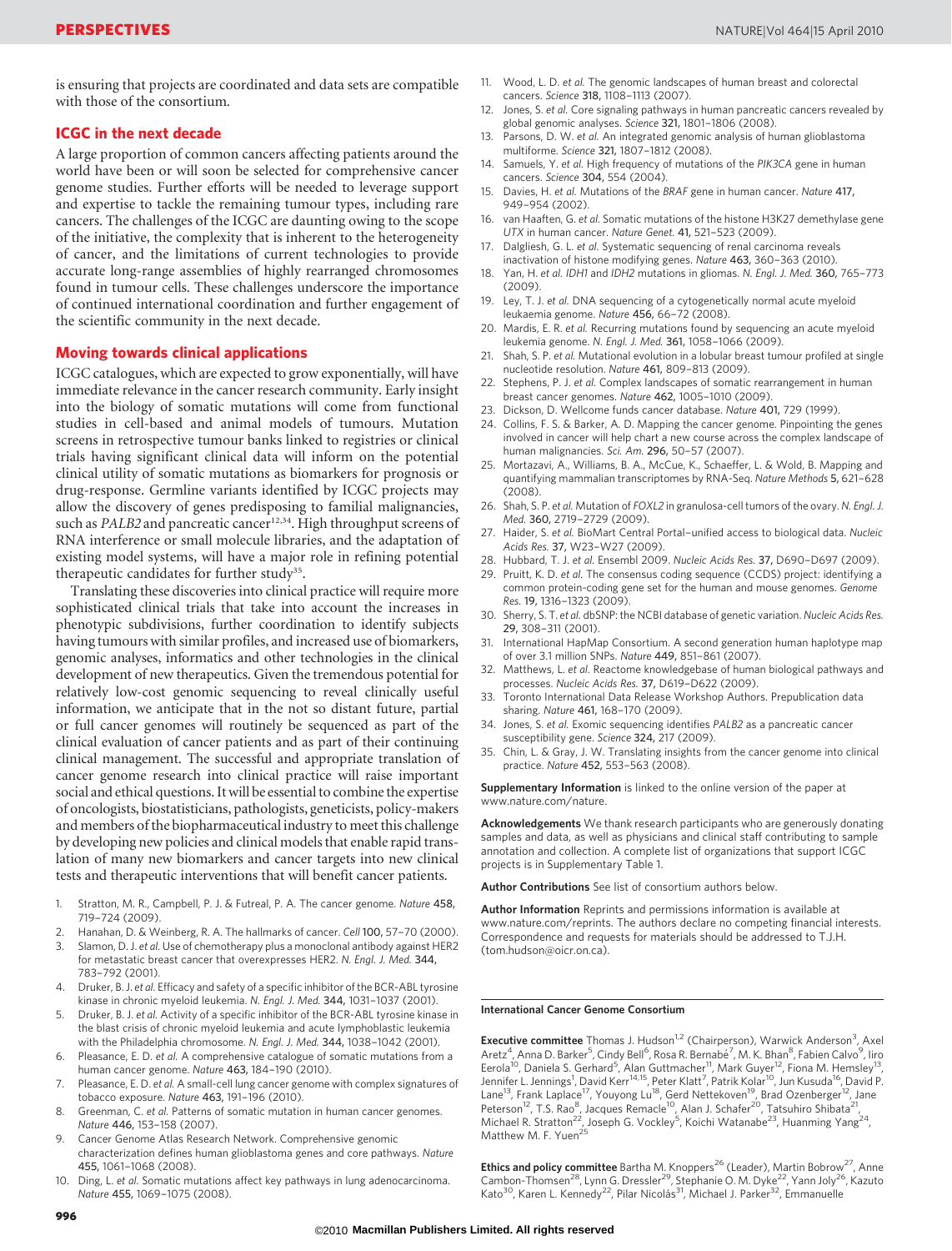Rial-Sebbag<sup>28</sup>, Carlos M. Romeo-Casabona<sup>31</sup>, Kenna M. Shaw<sup>5</sup>, Susan Wallace<sup>26</sup>, Georgia L. Wiesner<sup>33,34</sup>, Nikolajs Zeps<sup>35,36</sup>

**Tissue and clinical annotation working group** Peter Lichter<sup>37</sup> (Leader), Andrew V. Biankin<sup>38,39</sup>, Christian Chabannon<sup>9,40</sup>, Lynda Chin<sup>41,42</sup>, Bruno Clément<sup>43</sup>, Enrique de Alava<sup>44</sup>, Françoise Degos<sup>45</sup>, Martin L. Ferguson<sup>46</sup>, Peter Geary<sup>47</sup>, D. Neil Hayes<sup>48</sup>, Thomas J. Hudson<sup>1,2</sup>, Amber L. Johns<sup>38</sup>, Arek Kasprzyk<sup>1</sup>, Hidewaki Nakagawa<sup>49</sup>, Robert Penny<sup>50</sup>, Miguel A. Piris<sup>51</sup>, Rajiv Sarin<sup>52</sup>, Aldo Scarpa<sup>53,54</sup>, Tatsuhiro Shibata<sup>21</sup>, Marc van de Vijver<sup>55,56</sup>

Technologies working group P. Andrew Futreal<sup>22</sup> (Leader), Hiroyuki Aburatani<sup>57</sup>, Mónica Bayés<sup>58,59</sup>, David D.L. Bowtell<sup>60,61</sup>, Peter J. Campbell<sup>22,62</sup>, Xavier Estivill<sup>58,59</sup>, Daniela S. Gerhard<sup>5</sup>, Sean M. Grimmond<sup>63</sup>, Ivo Gut<sup>64</sup>, Martin Hirst<sup>65</sup>, Carlos López-Otín<sup>66</sup>, Partha Majumder<sup>67</sup>, Marco Marra<sup>65</sup>, John D. McPherson<sup>1,68</sup>, Hidewaki Nakagawa<sup>49</sup>, Zemin Ning<sup>22</sup>, Xose S. Puente<sup>66</sup>, Yijun Ruan<sup>69</sup>, Tatsuhiro Shibata<sup>21</sup>, Michael R. Stratton<sup>22</sup>, Hendrik G. Stunnenberg<sup>70</sup>, Harold Swerdlow<sup>22</sup>, Victor E. Velculescu<sup>71</sup>, Richard K. Wilson<sup>72,73</sup>, Hong H. Xue<sup>74,75</sup>, Liu Yang<sup>76</sup>

Bioinformatics analyses working group Paul T. Spellman<sup>77</sup> (Leader), Gary D. Bader<sup>78,79</sup>, Paul C. Boutros<sup>1</sup>, Peter J. Campbell<sup>22,62</sup>, Paul Flicek<sup>80</sup>, Gad Getz<sup>81</sup>, Roderic Guigó<sup>82</sup>, Guangwu Guo<sup>24</sup>, David Haussler<sup>83</sup>, Simon Heath<sup>64</sup>, Tim J. Hubbard<sup>22</sup>, Tao Jiang<sup>24</sup>, Steven M. Jones<sup>65</sup>, Qibin Li<sup>24</sup>, Nuria López-Bigas<sup>84</sup>, Ruibang Luo<sup>24</sup>, Lakshmi Muthuswamy<sup>1</sup>, B. F. Francis Ouellette<sup>1</sup>, John V. Pearson<sup>63</sup>, Xose S. Puente<sup>66</sup>, Victor Quesada<sup>66</sup>, Benjamin J. Raphael<sup>85</sup>, Chris Sander<sup>86</sup>, Tatsuhiro Shibata<sup>21</sup>, Terence P. Speed<sup>87,88</sup>, Lincoln D. Stein<sup>1</sup>, Joshua M. Stuart<sup>89</sup>, Jon W. Teague<sup>22</sup>, Yasushi Totoki<sup>21</sup>, Tatsuhiko Tsunoda<sup>49</sup>, Alfonso Valencia<sup>90</sup>, David A. Wheeler<sup>91</sup>, Honglong Wu<sup>24</sup>, Shancen Zhao<sup>24</sup>, Guangyu Zhou<sup>24</sup>

Data coordination and management working group Lincoln D. Stein<sup>1</sup> (Leader), Roderic Guigó<sup>82</sup>, Tim J. Hubbard<sup>22</sup>, Yann Joly<sup>26</sup>, Steven M. Jones<sup>65</sup>, Arek Kasprzyk<sup>1</sup>,<br>Mark Lathrop<sup>64,92</sup>, Nuria López-Bigas<sup>84</sup>, B. F. Francis Ouellette<sup>1</sup>, Paul T. Spellman<sup>77</sup>, Jon W. Teague<sup>22</sup>, Gilles Thomas<sup>93,94</sup>, Alfonso Valencia<sup>90</sup>, Teruhiko Yoshida<sup>21</sup>

Data release, data tiers and publications working group Karen L. Kennedy<sup>22</sup> (Leader), Myles Axton<sup>95</sup>, Stephanie O. M. Dyke<sup>22</sup>, P. Andrew Futreal<sup>22</sup>, Daniela S. Gerhard<sup>5</sup>,<br>Chris Gunter<sup>96</sup>, Mark Guyer<sup>12</sup>, Thomas J. Hudson<sup>1,2</sup>, John D. McPherson<sup>1,68</sup>, Linda J. Miller<sup>97</sup>, Brad Ozenberger<sup>12</sup>, Kenna M. Shaw<sup>5</sup>

**Data coordination centre** Arek Kasprzyk<sup>1</sup> (Leader), Lincoln D. Stein<sup>1</sup> (Leader), Junjun<br>Zhang<sup>1</sup>, Syed A. Haider<sup>98</sup>, Jianxin Wang<sup>1</sup>, Christina K. Yung<sup>1</sup>, Anthony Cross<sup>1</sup>, Yong Liang<sup>1</sup>, Saravanamuttu Gnaneshan<sup>1</sup>, Jonathan Guberman<sup>1</sup>, Jack Hsu<sup>1</sup>

International data access committee Martin Bobrow<sup>27</sup> (Leader), Don R. C. Chalmers<sup>99</sup>, Karl W. Hasel<sup>6</sup>, Yann Joly<sup>26</sup>, Terry S. H. Kaan<sup>100</sup>, Karen L. Kennedy<sup>22</sup>, Bartha M. Knoppers<sup>26</sup>, William W. Lowrance<sup>101</sup>, Tohru Masui<sup>16</sup>, Pilar Nicolás<sup>31</sup>, Emmanuelle Rial-Sebbag<sup>28</sup>, Laura Lyman Rodriguez<sup>12</sup>, Catherine Vergely<sup>102</sup>, Teruhiko Yoshida<sup>21</sup>

Cancer genome projects: Pancreatic cancer (ductal adenocarcinoma) and ovarian cancer (serous adenocarcinoma) (Australia) Sean M. Grimmond<sup>63</sup> (Leader), Andrew V. Biankin<sup>38,39</sup>, David D. L. Bowtell<sup>60,61</sup>, Nicole Cloonan<sup>63</sup>, Anna deFazio<sup>103,104</sup>, James R. Eshleman<sup>105</sup>, Dariush Etemadmoghadam<sup>60,61</sup>, Brooke A. Gardiner<sup>63</sup>, James G. Kench<sup>38,106</sup>, Aldo Scarpa<sup>53,54</sup>, Robert L. Sutherland<sup>38</sup>, Margaret A. Tempero<sup>107</sup>, Nicola J. Waddell<sup>63</sup>, Peter J. Wilson<sup>63</sup>; **Pancreatic cancer (ductal adenocarcinomas)** (Canada) John D. McPherson<sup>1,68</sup> (Leader), Steve Gallinger<sup>108,109</sup>, Ming-Sound Tsao<sup>110,111</sup>, Patricia A. Shaw<sup>112</sup>, Gloria M. Petersen<sup>113</sup>, Debabrata Mukhopadhyay<sup>114</sup>, Lynda Chin<sup>41,42</sup>, Ronald A. DePinho<sup>41,115</sup>, Sarah Thayer<sup>116</sup>, Lakshmi Muthuswamy<sup>1</sup>, Kamran Shazand<sup>1</sup>, Timothy Beck<sup>1</sup>, Michelle Sam<sup>1</sup>, Lee Timms<sup>1</sup>, Vanessa Ballin<sup>1</sup>; **Gastric**<br>**cancer (intestinal- and diffuse-type) (China)** Youyong Lu<sup>18</sup> (Leader), Jiafu Ji<sup>18</sup>, Xiuqing Zhang<sup>24</sup>, Feng Chen<sup>18</sup>, Xueda Hu<sup>24</sup>, Guangyu Zhou<sup>24</sup>, Qi Yang<sup>24</sup>, Geng Tian<sup>24</sup> Lianhai Zhang<sup>18</sup>, Xiaofang Xing<sup>18</sup>, Xianghong Li<sup>18</sup>, Zhenggang Zhu<sup>117</sup>, Yingyan Yu<sup>117</sup>, Jun Yu<sup>118</sup>, Huanming Yang<sup>24</sup>; Renal cancer (renal cell carcinoma; focus on but not limited to clear cell subtype) (European Union/France) Mark Lathrop<sup>64,92</sup> (Leader), Jörg Tost<sup>64,92</sup>, Paul Brennan<sup>119</sup>, Ivana Holcatova<sup>120</sup>, David Zaridze<sup>121</sup>, Alvis Brazma<sup>80</sup>, Lars Egevad<sup>122</sup>, Egor Prokhortchouk<sup>123</sup>, Rosamonde Elizabeth Banks<sup>124</sup>, Mathias Uhlén<sup>125</sup>, Anne Cambon-Thomsen<sup>28</sup>, Juris Viksna<sup>126</sup>, Fredrik Ponten<sup>127</sup>, Konstantin Skryabin<sup>128</sup>; Breast cancer (subtypes defined by an amplification of ER<sup>+</sup> HER ductal-type) (European Union/United Kingdom) Michael R. Stratton<sup>22</sup> (Leader), P. Andrew Futreal<sup>22</sup>, Ewan Birney<sup>80</sup>, Ake Borg<sup>129</sup>, Anne-Lise Børresen-Dale<sup>130,131</sup>, Carlos Caldas<sup>132</sup>, John A. Foekens<sup>133</sup>, Sancha Martin<sup>22</sup>, Jorge S. Reis-Filho<sup>134</sup>, Andrea L. Richardson<sup>135,136</sup>, Christos Sotiriou<sup>137</sup>, Hendrik G. Stunnenberg<sup>70</sup>, Gilles Thomas<sup>93,94</sup>, Marc van de Vijver<sup>55,56</sup>, Laura van't Veer<sup>55</sup>; **Breast cancer (subtype defined by an** amplification of the HER2 gene) (France) Fabien Calvo<sup>9</sup> (Leader), Daniel Birnbaum<sup>40</sup>, Hélène Blanche<sup>92</sup>, Pascal Boucher<sup>9</sup>, Sandrine Boyault<sup>138</sup>, Christian Chabannon<sup>9,40</sup>, Ivo Gut<sup>64</sup>, Jocelyne D. Masson-Jacquemier<sup>40</sup>, Mark Lathrop<sup>64,92</sup>, Iris Pauporté<sup>9</sup>, Xavier<br>Pivot<sup>139</sup>, Anne Vincent-Salomon<sup>140</sup>, Eric Tabone<sup>138</sup>, Charles Theillet<sup>141</sup>, Gilles Thomas<sup>93,94</sup>, Jörg Tost<sup>64,92</sup>, Isabelle Treilleux<sup>138</sup>; Liver cancer (hepatocellular carcinoma; secondary to alcohol and adiposity) (France) Fabien Calvo<sup>9</sup> (Leader), Paulette Bioulac-Sage<sup>142</sup>, Bruno Clément<sup>43</sup>, Thomas Decaens<sup>143,144</sup>, Françoise Degos<sup>45</sup>, Dominique Franco<sup>145</sup>, Ivo Gut<sup>64</sup>, Marta Gut<sup>92</sup>, Simon Heath<sup>64</sup>, Mark

Lathrop<sup>64,92</sup>, Didier Samuel<sup>146,147</sup>, Gilles Thomas<sup>93,94</sup>, Jessica Zucman-Rossi<sup>148</sup>; Paediatric brain tumours (medulloblastoma, paediatric pilocytic astrocytoma) (Germany) Peter Lichter<sup>37</sup> (Leader), Roland Eils<sup>37,149</sup> (Leader), Benedikt Brors<sup>37</sup>, Jan O. Korbel<sup>80,150</sup>, Andrey Korshunov<sup>151</sup>, Pablo Landgraf<sup>152</sup>, Hans Lehrach<sup>153</sup>, Stefan Pfister<sup>37,154</sup>, Bernhard Radlwimmer<sup>37</sup>, Guido Reifenberger<sup>155</sup>, Michael D. Taylor<sup>156,157</sup> Christof von Kalle<sup>158,159</sup>; Oral cancer (gingivobuccal) (India) Partha P. Majumder<sup>67</sup> (Leader), Rajiv Sarin<sup>52</sup>, T. S. Rao<sup>8</sup>, M. K. Bhan<sup>8</sup>; Rare pancreatic tumours (enteropancreatic endocrine tumours and rare pancreatic exocrine tumours; intraductal papillary mucinous neoplasms, solid pseudopapillary tumours, mucinous cystic neoplasms and other rarer tumours) (Italy) Aldo Scarpa<sup>53,54</sup> (Leader), Paolo Pederzoli<sup>160</sup>, Rita T. Lawlor<sup>54</sup>, Massimo Delledonne<sup>161</sup>, Alberto Bardelli<sup>162,163</sup>, Andrew V. Biankin<sup>38,39</sup>, Sean M. Grimmond<sup>63</sup>, Thomas Gress<sup>164</sup>, David Klimstra<sup>165</sup>, Giuseppe Zamboni<sup>53</sup>; Liver cancer (hepatocellular carcinoma; virus associated) (Japan) Tatsuhiro Shibata<sup>21</sup> (Leader), Yusuke Nakamura<sup>49,166</sup>, Hidewaki Nakagawa<sup>49</sup>, Jun Kusuda16, Tatsuhiko Tsunoda49, Satoru Miyano166, Hiroyuki Aburatani57, Kazuto Kato $30$ , Akihiro Fujimoto $49$ , Teruhiko Yoshida<sup>21</sup>; Chronic lymphocytic leukaemia (with mutated and unmutated IgVH) (Spain) Elias Campo<sup>167</sup> (Leader), Carlos López-Otín<sup>66</sup>, Xavier Estivill<sup>58,59</sup>, Roderic Guigó<sup>82</sup>, Silvia de Sanjosé<sup>168</sup>, Miguel A. Piris<sup>51</sup>, Emili Montserrat<sup>167</sup>, Marcos González-Díaz<sup>44</sup>, Xose S. Puente<sup>66</sup>, Pedro Jares<sup>167</sup>, Alfonso Valencia<sup>90</sup>, Heinz Himmelbaue<sup>58</sup>, Victor Quesada<sup>66</sup>, Silvia Bea<sup>167</sup>; Breast cancer (triple negative/lobular/other) (United Kingdom) Michael R. Stratton<sup>22</sup> (Leader), P. Andrew Futreal<sup>22</sup>, Peter J. Campbell<sup>22,62</sup>, Anne Vincent-Salomon<sup>140</sup>, Andrea L. Richardson<sup>135,136</sup>, Jorge S. Reis-Filho<sup>134</sup>, Marc van de Vijver<sup>55,56</sup>, Gilles Thomas<sup>93,94</sup>, Jocelyne D. Masson-Jacquemier<sup>40</sup>, Samuel Aparicio<sup>169</sup>, Ake Borg<sup>129</sup>, Anne-Lise Børresen-Dale<sup>130,131</sup>, Carlos Caldas<sup>132</sup>, John A. Foekens<sup>133</sup>, Hendrik G. Stunnenberg<sup>70</sup>, Laura van't Veer<sup>55</sup>, Douglas F. Easton<sup>170</sup>, Paul T. Spellman<sup>77</sup>, Sancha Martin<sup>22</sup>; **The Cancer Genome Atlas (United States)** Anna D. Barker<sup>5</sup>, Lynda<br>Chin<sup>41,42</sup>, Francis S. Collins<sup>171</sup>, Carolyn C. Compton<sup>5</sup>, Martin L. Ferguson<sup>46</sup>, Daniela S. Gerhard<sup>5</sup>, Gad Getz<sup>81</sup>, Chris Gunter<sup>96</sup>, Alan Guttmacher<sup>11</sup>, Mark Guyer<sup>12</sup>, D. Neil Hayes<sup>48</sup>, Eric S. Lander<sup>81</sup>, Brad Ozenberger<sup>12</sup>, Robert Penny<sup>50</sup>, Jane Peterson<sup>12</sup>, Chris Sander<sup>86</sup>, Kenna M. Shaw<sup>5</sup>, Terence P. Speed<sup>87,88</sup>, Paul T. Spellman<sup>77</sup>, Joseph G. Vockley<sup>5</sup>, David A. Wheeler<sup>91</sup>, Richard K. Wilson<sup>72,73</sup>

Initial scientific planning committee Thomas J. Hudson<sup>1,2</sup> (Chairperson), Lynda Chin<sup>41,42</sup>, Bartha M. Knoppers<sup>26</sup>, Eric S. Lander<sup>81</sup>, Peter Lichter<sup>37</sup>, Lincoln D. Stein<sup>1</sup> Michael R. Stratton<sup>22</sup>, Warwick Anderson<sup>3</sup>, Anna D. Barker<sup>5</sup>, Cindy Bell<sup>6</sup> Michael R. Stratton<sup>22</sup>, Warwick Anderson<sup>3</sup>, Anna D. Barker<sup>5</sup>, Cindy Bell<sup>o</sup>, Martin<br>Bobrow<sup>27</sup>, Wylie Burke<sup>172</sup>, Francis S. Collins<sup>171</sup>, Carolyn C. Compton<sup>5</sup>, Ronald A.<br>DePinho<sup>41,115</sup>, Douglas F. Easton<sup>170</sup>, P. And Kallioniemi<sup>175</sup>, Karen L. Kennedy<sup>22</sup>, Timothy J. Ley<sup>72,176</sup>, Edison T. Liu<sup>69</sup>, Youyong Lu<sup>18</sup>, Partha Majumder<sup>67</sup>, Marco Marra<sup>65</sup>, Brad Ozenberger<sup>12</sup>, Jane Peterson<sup>12</sup>, Alan J. Schafer<sup>20</sup>, Paul T. Spellman<sup>77</sup>, Hendrik G. Stunnenberg<sup>70</sup>, Brandon J. Wainwright<sup>177</sup>, Richard K. Wilson<sup>72,73</sup>, Huanming Yang<sup>24</sup>

<sup>1</sup>Ontario Institute for Cancer Research, Toronto, Ontario M5G 0A3, Canada. <sup>2</sup> Departments of Medical Biophysics and Molecular Genetics, University of Toronto, Toronto, Ontario M5S 1A1, Canada. <sup>3</sup>National Health and Medical Research Council Canberra, Australian Capital Territory 2601, Australia. <sup>4</sup> Project Management Agency, German Aerospace Center (DLR), 53175 Bonn, Germany. <sup>5</sup>National Cancer Institute, US National Institutes of Health, Bethesda, Maryland 20892, USA. <sup>6</sup>Genome Canada, Ottawa, Ontario K2P 1P1, Canada. <sup>7</sup> Secretariat of State for Research, Ministry of Science and Innovation, 28027 Madrid, Spain. <sup>8</sup>Department of Biotechnology, Ministry of Science & Technology, Government of India, New Delhi, Delhi 110003, India. <sup>9</sup>Institut National du Cancer, 92513 Boulogne-Billancourt, France. <sup>10</sup>Genomics and Systems Biology Unit, Health Research Directorate, European Commission, B-1049 Brussels, Belgium. <sup>11</sup>Eunice Kennedy Shriver National Institute of Child Health and Human Development, US National Institutes of Health, Bethesda, Maryland 20892, USA. <sup>12</sup>National Human Genome Research Institute, US National Institutes of Health, Bethesda, Maryland 20892, USA. 13Cancer Research UK, London WC2A 3PX, UK. 14Sidra Medical and Research Center, Qatar Foundation, Doha, Qatar. <sup>15</sup>Department of Clinical Pharmacology, University of Oxford, Oxford OX2 6HE, UK. <sup>16</sup>National Institute of Biomedical Innovation, Ibaraki, Osaka 567-0085, Japan. 17Division of Molecular Life Sciences, Federal Ministry of Education and Research, 11055 Berlin, Germany. <sup>18</sup>Beijing Cancer Institute and Hospital, Peking University School of Oncology, 100142 Beijing, China. <sup>19</sup> German Cancer Aid, 53113 Bonn, Germany. <sup>20</sup> Wellcome Trust, London NW1<br>2BE, UK. <sup>21</sup> National Cancer Center Research Institute, Chuo-ku, Tokyo 104-0045, Japan. <sup>22</sup>Wellcome Trust Sanger Institute, Hinxton, Cambridge CB10 1SA, UK. <sup>23</sup>Yokohama Institute, RIKEN, Yokohama, Kanagawa 230-0045, Japan. <sup>24</sup>BGI-Shenzhen, Shenzhen, 518083 Guangdong, China. <sup>25</sup>The Hong Kong University of Science and Technology, Hong Kong, China. <sup>26</sup>Centre of Genomics and Policy, McGill University and Génome Québec Innovation Centre, Montreal, Québec H3A 1A4, Canada. <sup>27</sup>Department of Medical Genetics, Cambridge Institute for Medical Research, University of Cambridge, Cambridge CB2 0XY, UK. 28U558, INSERM, 31073 Toulouse, France. 29University of North Carolina School of Pharmacy, Division of Pharmaceutical Outcomes and Policy, Institute for Pharmacogenomics and Individualized Therapy, Chapel Hill, North Carolina 27599, USA. <sup>30</sup>Institute for Research in Humanities, Graduate School of Biostudies, Institute for Integrated Cell-Material Sciences, Kyoto University, Kyoto, Kyoto 606-8501, Japan. 31Inter-University Chair in Law and the Human Genome, University of Deusto, Bilbao, 48007 Bizkaia, Spain. <sup>32</sup>The Ethox Centre, University of Oxford, Oxford OX3 7LF, UK. <sup>33</sup>Department of Genetics, Case Western Reserve University, Cleveland, Ohio 44106, USA. <sup>34</sup>Center for Human Genetics, University Hospitals Case Medical Center, Cleveland, Ohio 44106, USA. <sup>35</sup>St John of God Pathology, Subiaco, Western